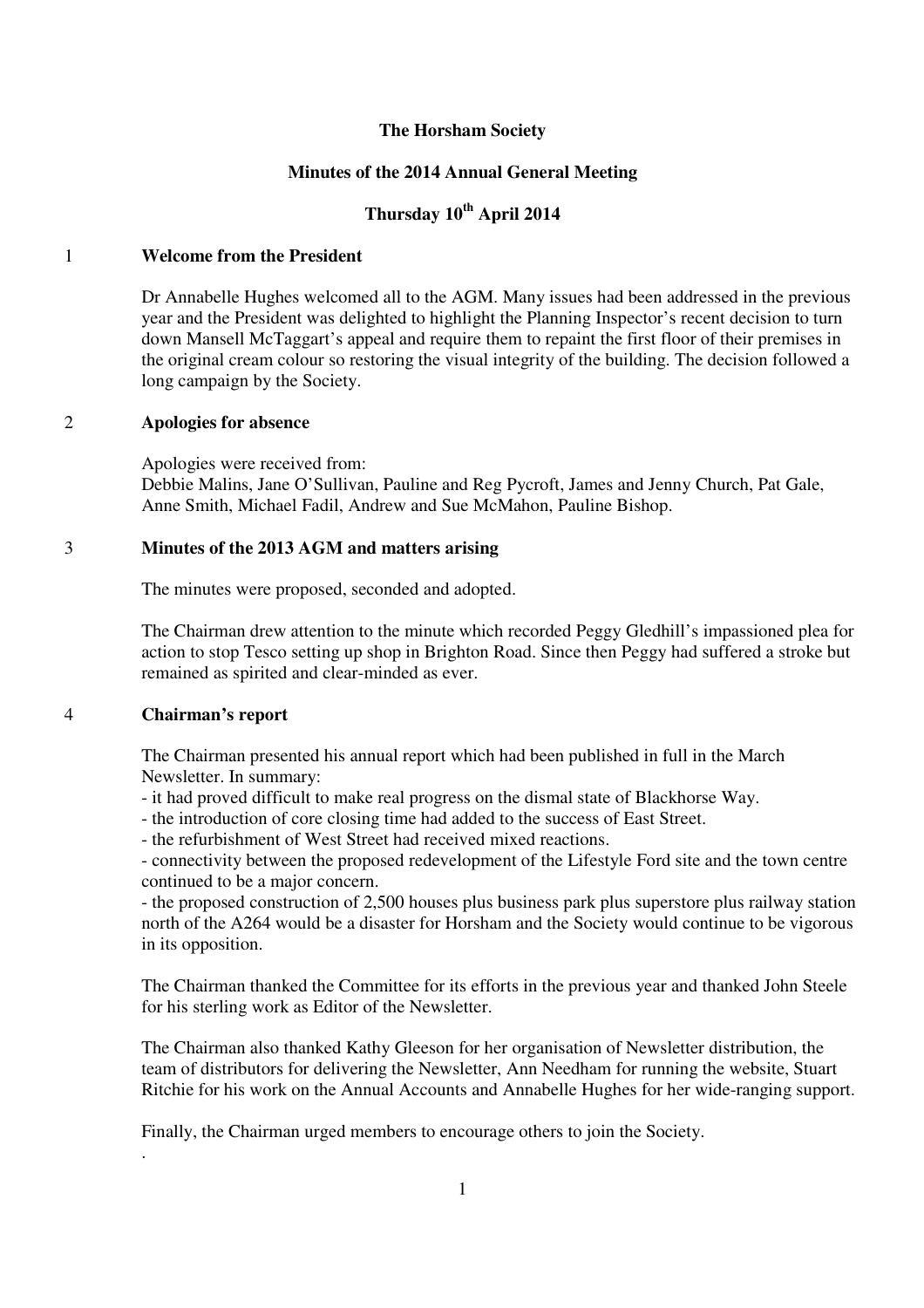### 5 **Honorary Treasurer's Report and Accounts**

The Honorary Treasurer reported that revenues were up and that the loss of members resulting from the increase in subscriptions had been less than feared. At the same time costs were down both factors combining to halt the drain on resources experienced in recent years.

The key figures were:

| Income       | £8923           |
|--------------|-----------------|
| Expenditure  | £5919           |
| Net Outgoing | $£3004$ (minus) |
| Reserves     | £10155          |

The Annual Report and Accounts were proposed, seconded and adopted.

The Honorary Treasurer thanked Stuart Ritchie and Gulia Crighton for the examination of the accounts.

#### 6 **Election of Officers**

The nominations were as follows:

| Vice Chairman:               | David Moore  |
|------------------------------|--------------|
| Hon Secretary:               | Rod Cuming   |
| Treasurer:                   | Sarah Powell |
| <b>Membership Secretary:</b> | Pat Gale     |

The President explained that David Moore had completed three years as Chairman and was required by the constitution to stand down. Given the absence of other candidates for the role, David had offered to continue as Chairman until a new Chairman could be found and appointed by the Committee or until the next AGM subject to the agreement of the members present.

The meeting offered no objections.

The arrangement and the nominations were proposed, seconded and adopted accordingly.

## 7 **Election of Committee Members**

Nominations had been received for Roy Bayliss, Paul Fletcher, Nigel Friswell, Michael Hall, John Steele and Stephen Watts

The nominations were proposed, seconded and adopted.

# 8 **Appointment of Honorary Independent Examiner**

Stuart Ritchie had kindly agreed to continue in this role.

The appointment was proposed, seconded and adopted.